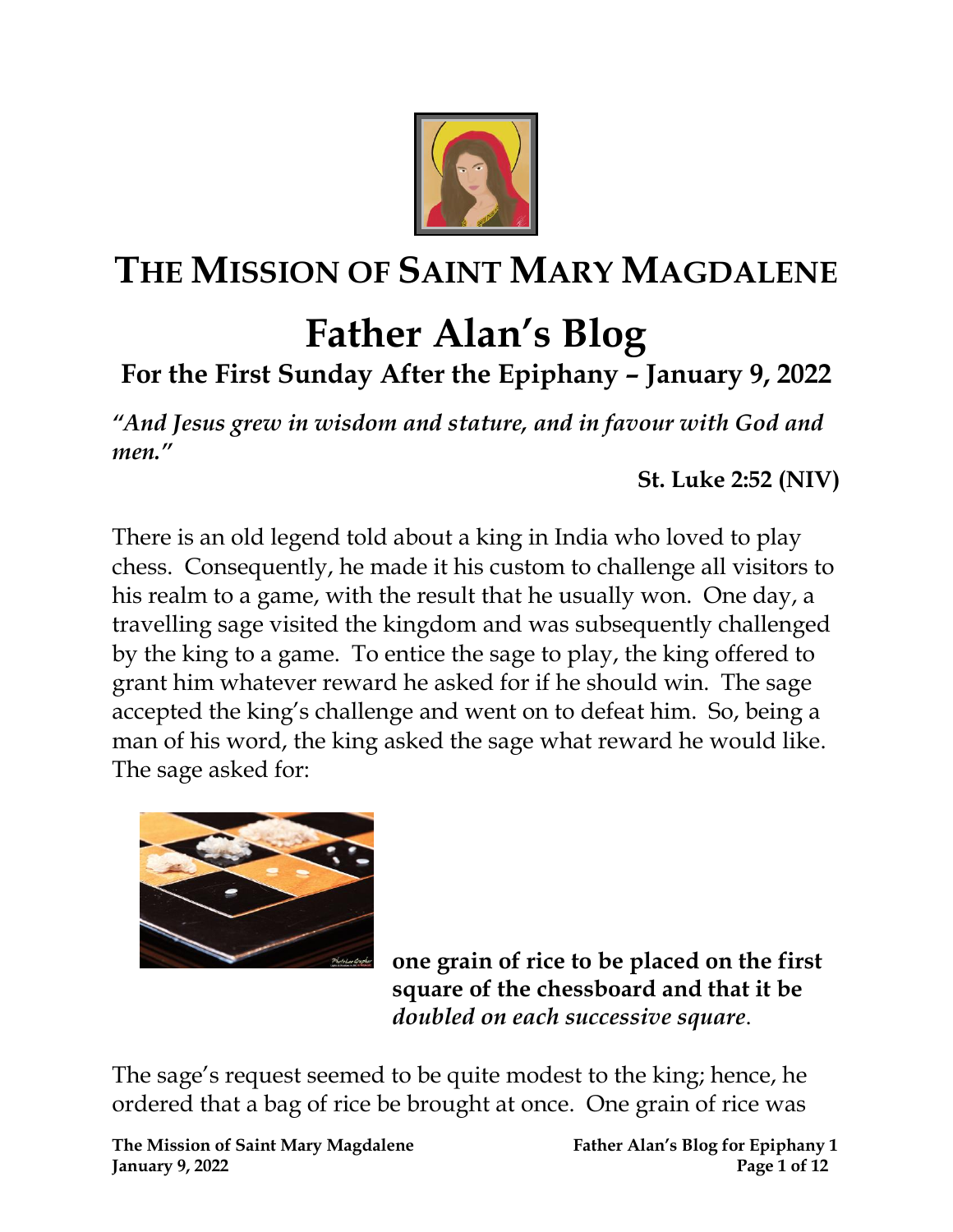placed on the first square, two on the second, four on the third, eight on the fourth, and so on. However, it quickly became apparent that the terms of the sage's request **were impossible to meet** because:





**by the 21st square, more than** *one million* **grains of rice would be required; and**

**by the 31st square, the total would go over** *one billion – with more than half of the chessboard still left to go!*

**Indeed, seemingly small things will have a huge impact when, with wisdom, they are added together.** 



In the same way, it is crucial that we, as Christians, seek God's wisdom for every decision we make – regardless of how small that decision may seem to us at the time. For when we add to our wisdom and understanding in this way, our stature will correspondingly grow stronger and stronger throughout our earthly lives.

**The Mission of Saint Mary Magdalene Father Alan's Blog for Epiphany 1 January 9, 2022 Page 2 of 12**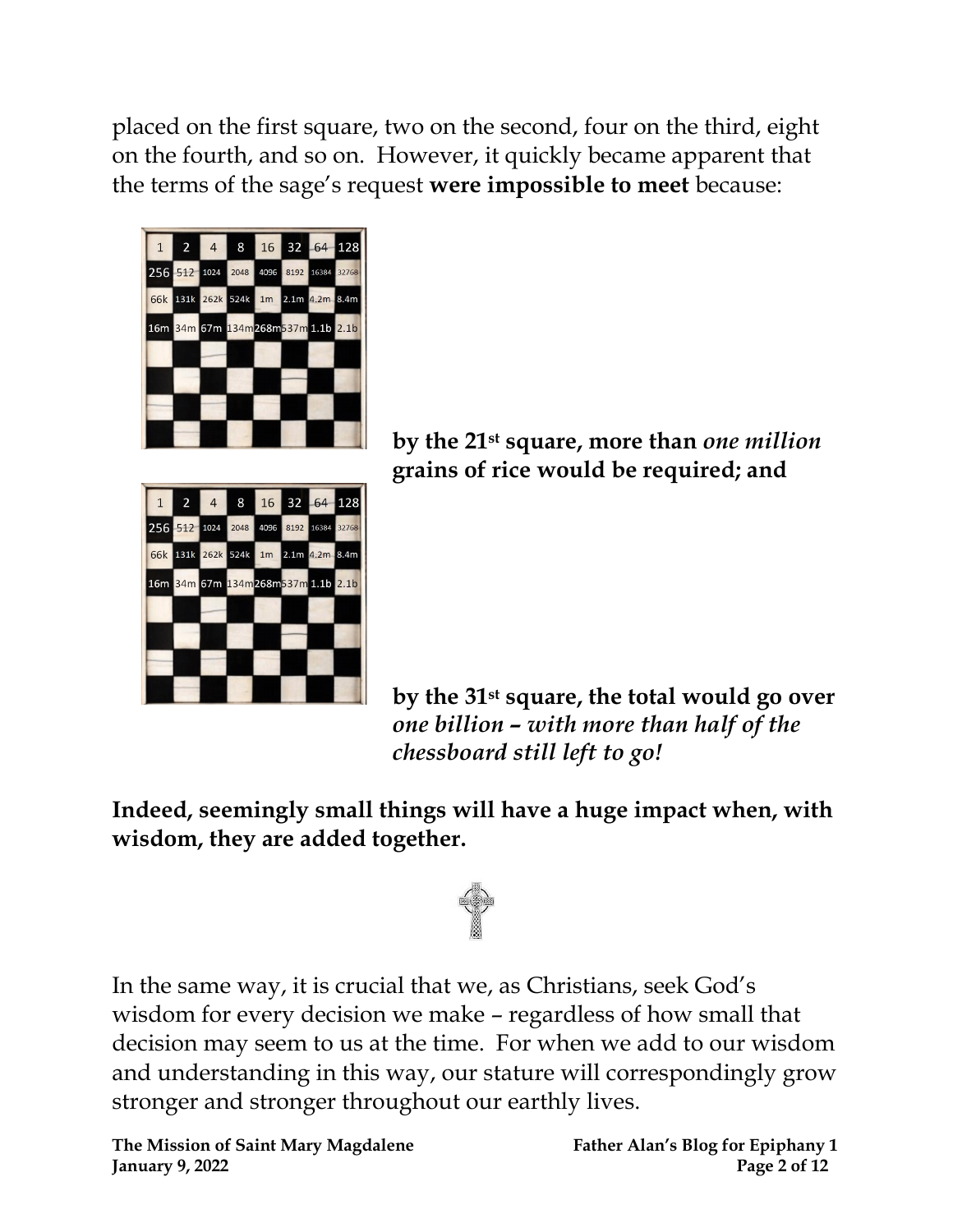

**And we're never too old (or too young) to start.**

For example, here's some divinely inspired words of wisdom from the mouths of babes.



Benjamin, a 21-month-old boy, toddled into his Father-the Priest's home office, picked up a palm cross, and matter-of-factly said:

*"Jesus."*

Or how about Daniel, a 3-year-old boy who, while watching the cartoon video "How the Grinch Stole Christmas," was asked by his Dad whether the Grinch – who, in the final scene, was carving and serving the "roast beast" – was now "a good guy", simply replied:

*"No, 'cause he didn't say any 'God words' before eating."* 

(Meaning that the Grinch hadn't said 'Grace' first.)

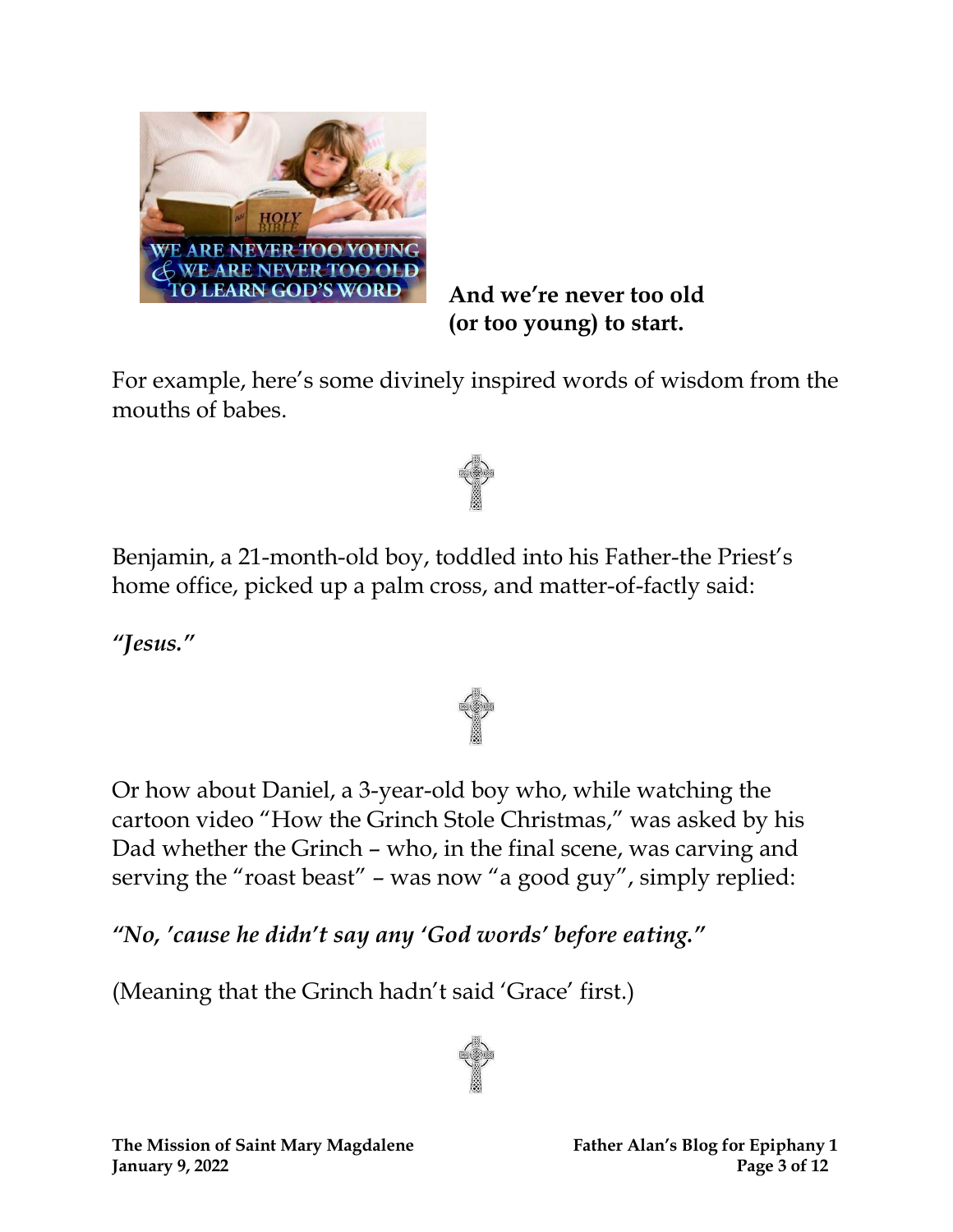Or, what about this, from a boy named Billy, age 4:

*"When someone loves you, the way they say your name is different. You know that your name is safe in their mouth."*



And, finally, there's 12-year-old Jesus in today's Gospel Lesson from St. Luke 2:41-52. His parents Joseph and Mary had just spent **three frantic days** – that is, one day travelling away from, and then back to, Jerusalem, plus one more day looking all over the city for Jesus – only to find Him, according to verses 46-47:



*"…in the temple courts, sitting among the teachers, listening to them and asking them questions.* **(and that)** *Everyone who heard* **(Jesus)** *speak was amazed at his understanding and his answers."*

Mary, much relieved but completely beside herself – after three days what parent wouldn't be? – "astonishedly" says to Jesus (in verse 48):

*"Son, why have you treated us like this? Your father and I have been anxiously searching for you."*

**The Mission of Saint Mary Magdalene Father Alan's Blog for Epiphany 1 January 9, 2022 Page 4 of 12**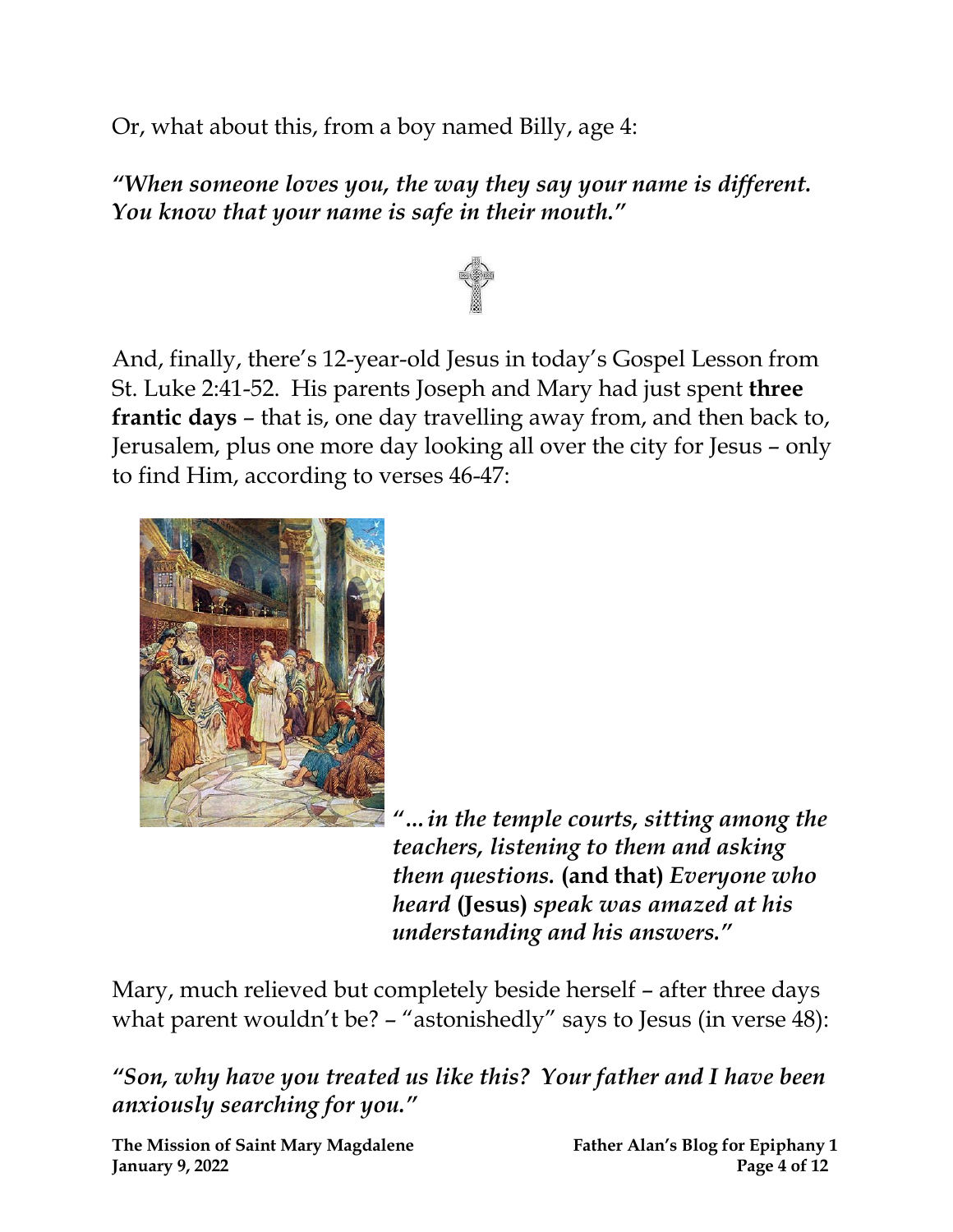And in reply, Jesus, age 12, calmly asks His mother (in verse 49):

*"Why were you searching for me?...Didn't you know I had to be in my Father's house?"*



Words spoken by those who are wise beyond their years.



**Benjamin, a mere 21 months of age, whose entire vocabulary at the time consisted of, maybe, fifty words – but one of the words he already knew was the Name of "***The Source of Life***";**



**Daniel, at age 3, already realized the importance of speaking regularly with "***The Source of Life***";**



**Billy, by 4 years of age, understood the security that emanates from those who choose to be imitators of "***The Source of Life***" (for as the 'Beloved Disciple' asserts in 1 St. John 4:8b,** *"God IS love"***); and**



**Jesus, as a mere 12-year-old boy, understood that He had a most unique relationship with (and, even, as) "***The Source of Life***".**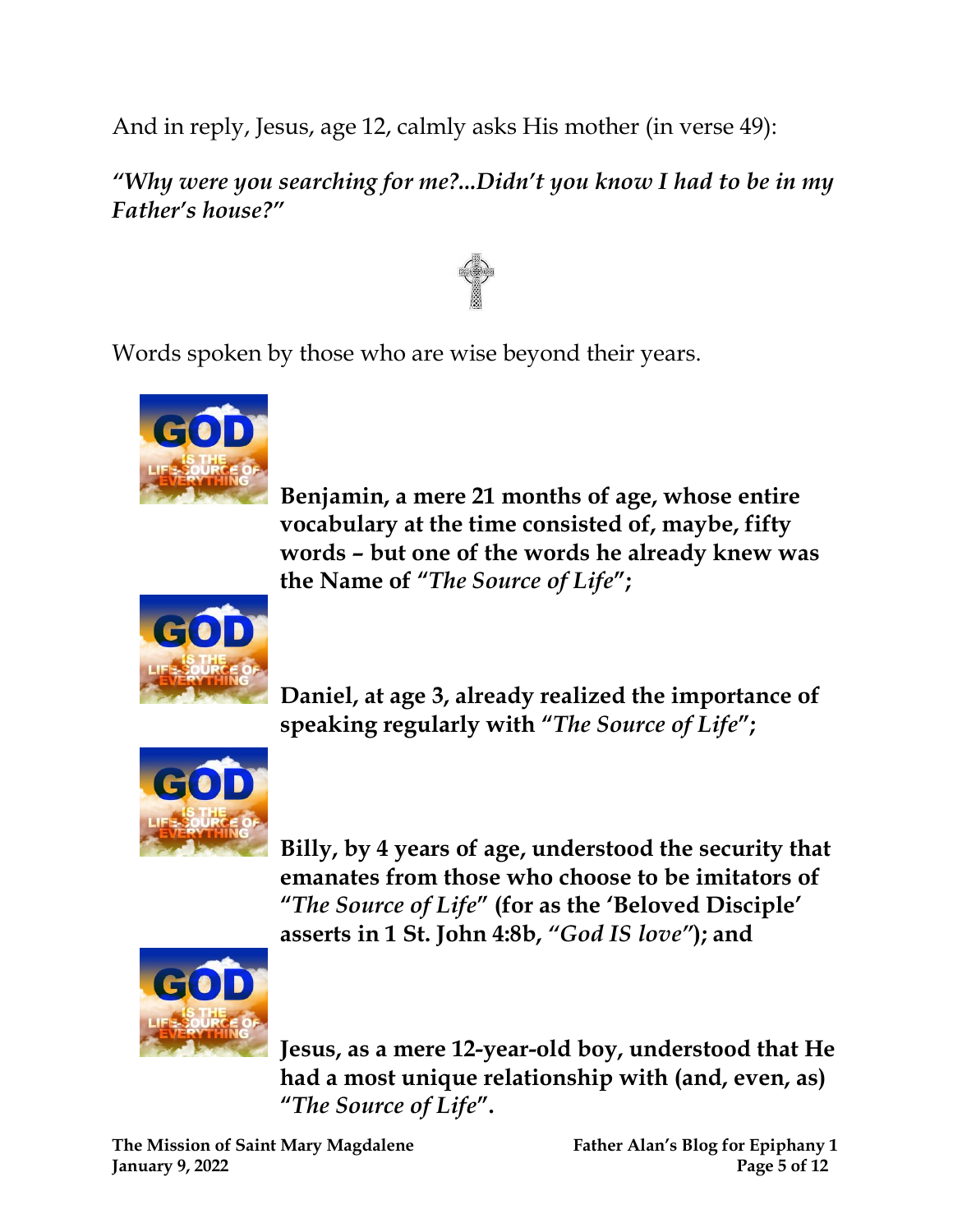Here, on the "First Sunday After the Epiphany" (commonly called "Wisdom Sunday") – in the only picture of the boyhood of Jesus to be found in any of the four Gospel narratives – we find Jesus' Divinity first shining forth as "Divine Wisdom". Because here we see Jesus, the 12-year-old human boy (and yet, also, the ageless "God-boy"), **in HIS Temple,** teaching not only adults but EXPERTS in interpreting the Hebrew Scriptures:



Genesis Exodus Leviticus Numbers Deuteronomy **The Law; PROPHETS** Joshua Former Judges Prophets 1-2 Samuel 1-2 Kings Isaiah Latter Jeremiah Prophets Ezekiel The Twelve **The Prophets; and WRITINGS** Psalms Job Pre-Proverbs Exilic Ruth Writings Song of Songs Ecclesiastes Lamentations Post-Esther Daniel Exilic Writings Ezra-Nehemiah 1-2 Chronicles **The Writings.**

**The Mission of Saint Mary Magdalene Father Alan's Blog for Epiphany 1 January 9, 2022 Page 6 of 12**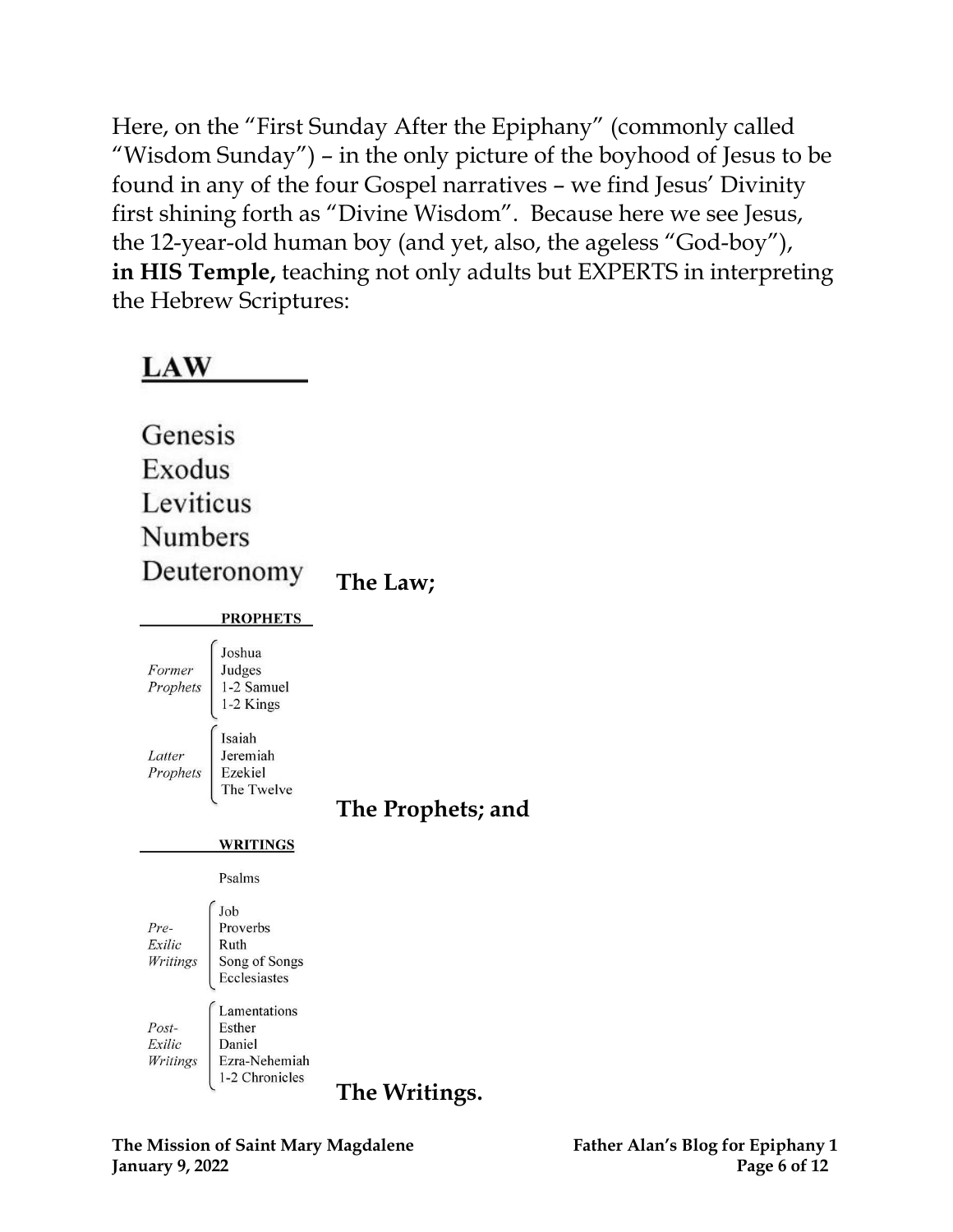All of them highly respected teachers themselves. And Jesus has come there with the specific mission to make known to the Jews the "Wisdom of God".

In other words:



**God the Father sent His only Son,** *"His Incarnate Word"* **, to explain** *"His written word"* **to His people.**



Did you know that throughout Holy Scripture there are more than 100 names for Jesus? It's true. And yet, the name, "The Word of God" is, perhaps, the most revealing. For Jesus, as the 'perfect' (that is, sinless) human being, embodied everything that Almighty God wanted to reveal to (that is to say, to show and tell) His people about Himself.



Fully God. Fully man. (In short, what God the Father yearned **for His children on Earth to understand about what He was really like.)**

And in His perfect humanity (we are told in verse 52 of today's Gospel Lesson from St. Luke, chapter 2):

*"…Jesus increased in wisdom and stature, and in favour with God and men."*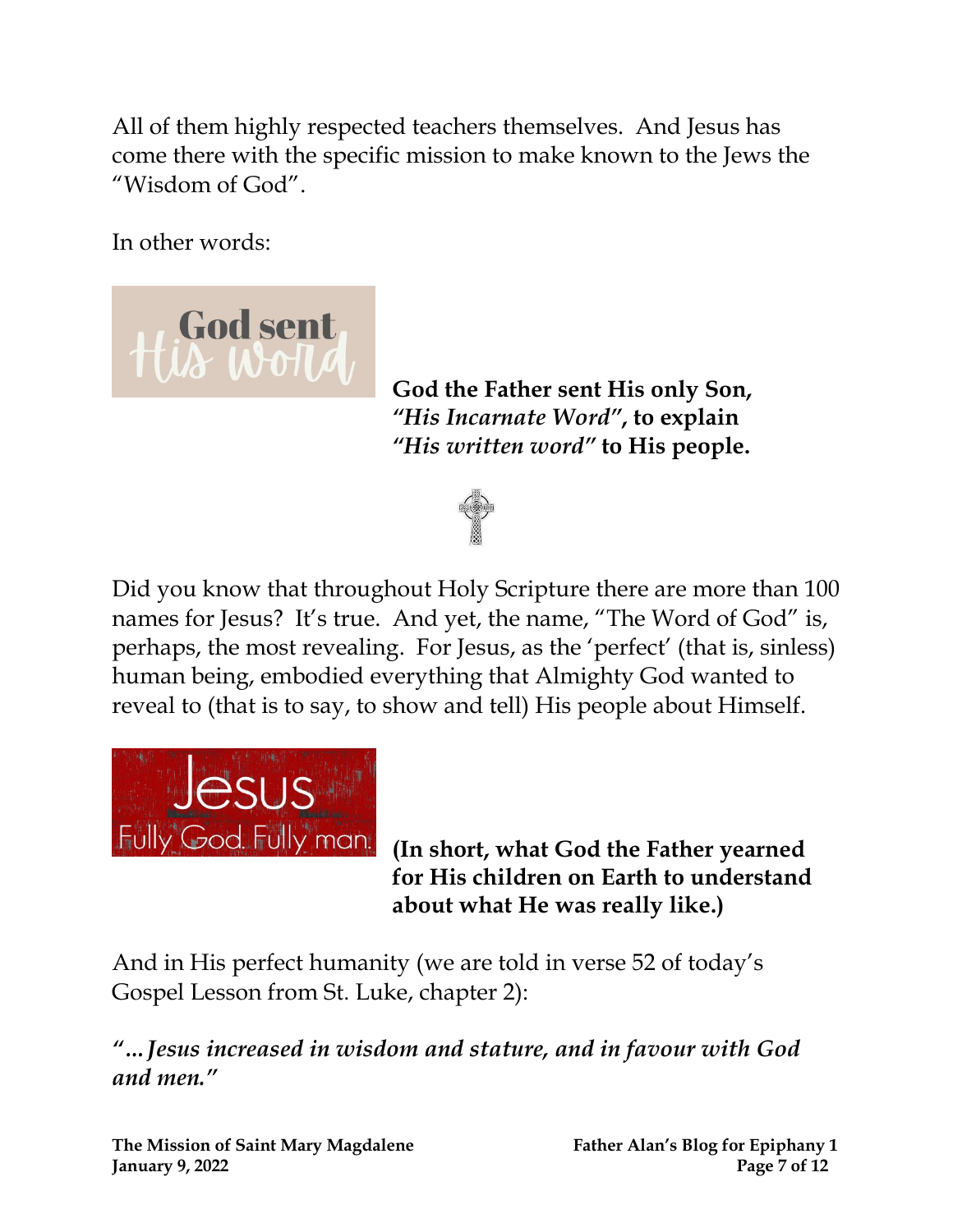However, one fateful day, about 18 years later (when Jesus had completed that process of growing in wisdom and stature), He came to the realization that He had come to Earth for a greater Divine purpose – not just **to encourage** and **to teach** God's people to become, what St. Paul describes in today's Epistle Lesson from Romans 12:1 as:

*"…living sacrifices holy and acceptable unto God" ,*

But, in reality, to become, in Himself:



unto Almighty God His Heavenly Father.

And, furthermore, to die stapled to Calvary's cruel wooden cross (described in the "Prayer of Consecration" on page 82 of the 1962 Canadian Book of Common Prayer, BCP) as:

**The Mission of Saint Mary Magdalene Father Alan's Blog for Epiphany 1 January 9, 2022 Page 8 of 12**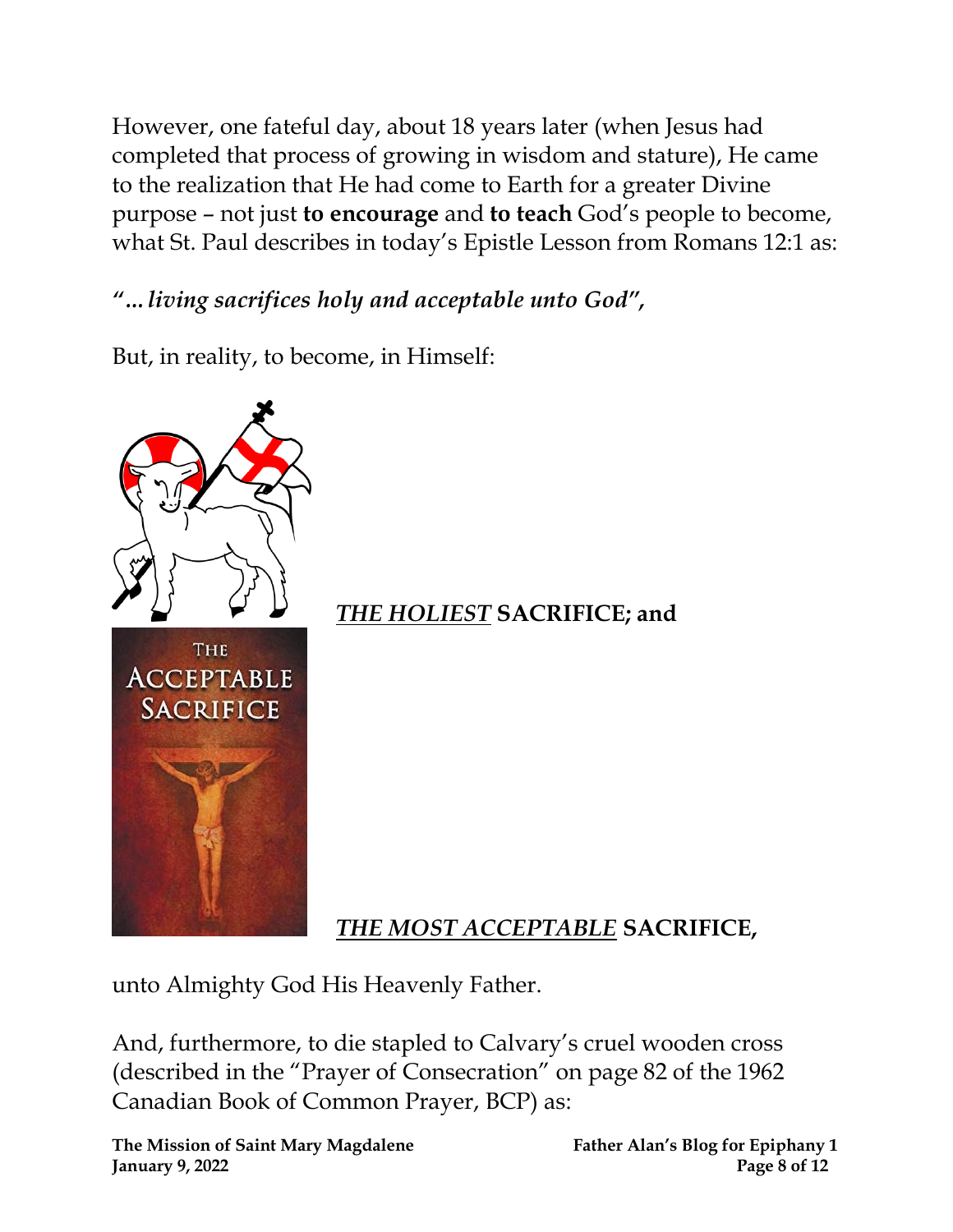*"…a full, perfect, and sufficient sacrifice, oblation, and satisfaction, for the sins…"*



You know, I sometimes ponder what that particular day was like – the day when 30-year-old Jesus of Nazareth, full of "wisdom and stature", came to completely understand His Divine purpose. Perhaps, as Christian author Max Lucado imagines, in Chapter 8 of his 1987 book, "God Came Near", that day went something like this:

**The Mission of Saint Mary Magdalene Father Alan's Blog for Epiphany 1 January 9, 2022 Page 9 of 12**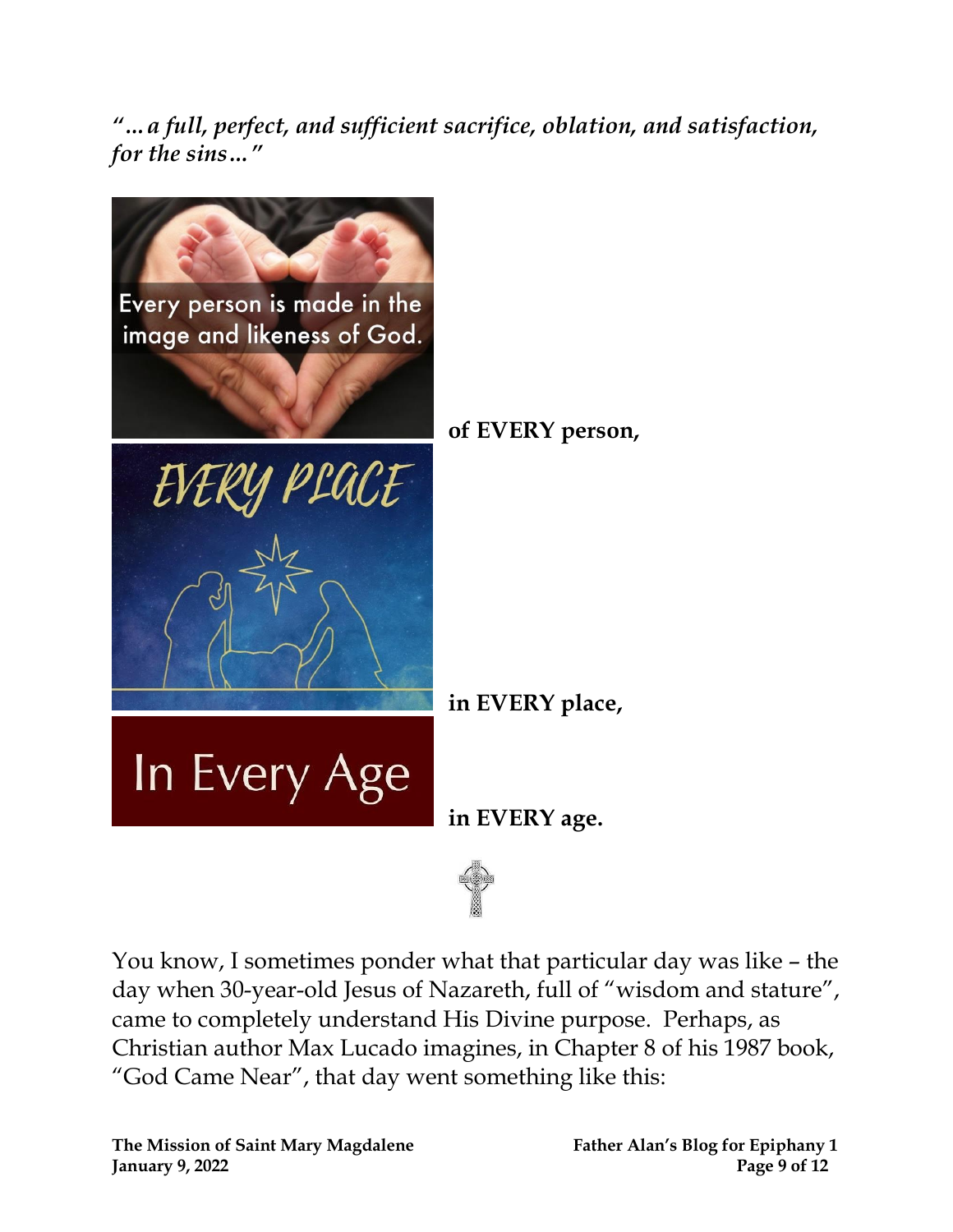*"The heavy door creaked on its hinges as He pushed it open. With a few strides He crossed the silent shop and opened the wooden shutters to a square shaft of sunshine that pierced the darkness, painting a box of daylight on the dirt floor.*

*"Jesus looked around the carpentry shop. Jesus stood for a moment in the refuge of the little room that housed so many sweet memories. Jesus had come to say goodbye.*

*"It was time for Jesus to leave. He had heard something that made Him know it was time to go. So He came one last time to smell the sawdust and the lumber.*

*"Life was peaceful here. Life was so…safe.*

*"Here Jesus had spent countless hours of contentment. On this dirt floor He had played as a toddler while His father worked. Here Joseph had taught Jesus how to grip a hammer. And on this workbench Jesus had built His first chair.*

*"I wonder what Jesus thought as He took one last look around the room…I wonder if Jesus hesitated. I wonder if His heart was torn. I wonder if He rolled a nail between His thumb and fingers, anticipating the pain.*

*"It was here in that His human hands shaped the wood His Divine hands had created. And it was here that His body matured while His Spirit waited for the right moment, the right day.*

*"And now that day had arrived.*

*"It must have been difficult for Jesus to leave…In Nazareth He was known only as Jesus, the son of Joseph. You can be sure He was respected in the community. Jesus was good with His hands. He had many friends. He was a favourite among the children. Jesus could tell a good joke and had a habit of filling the air with contagious laughter.*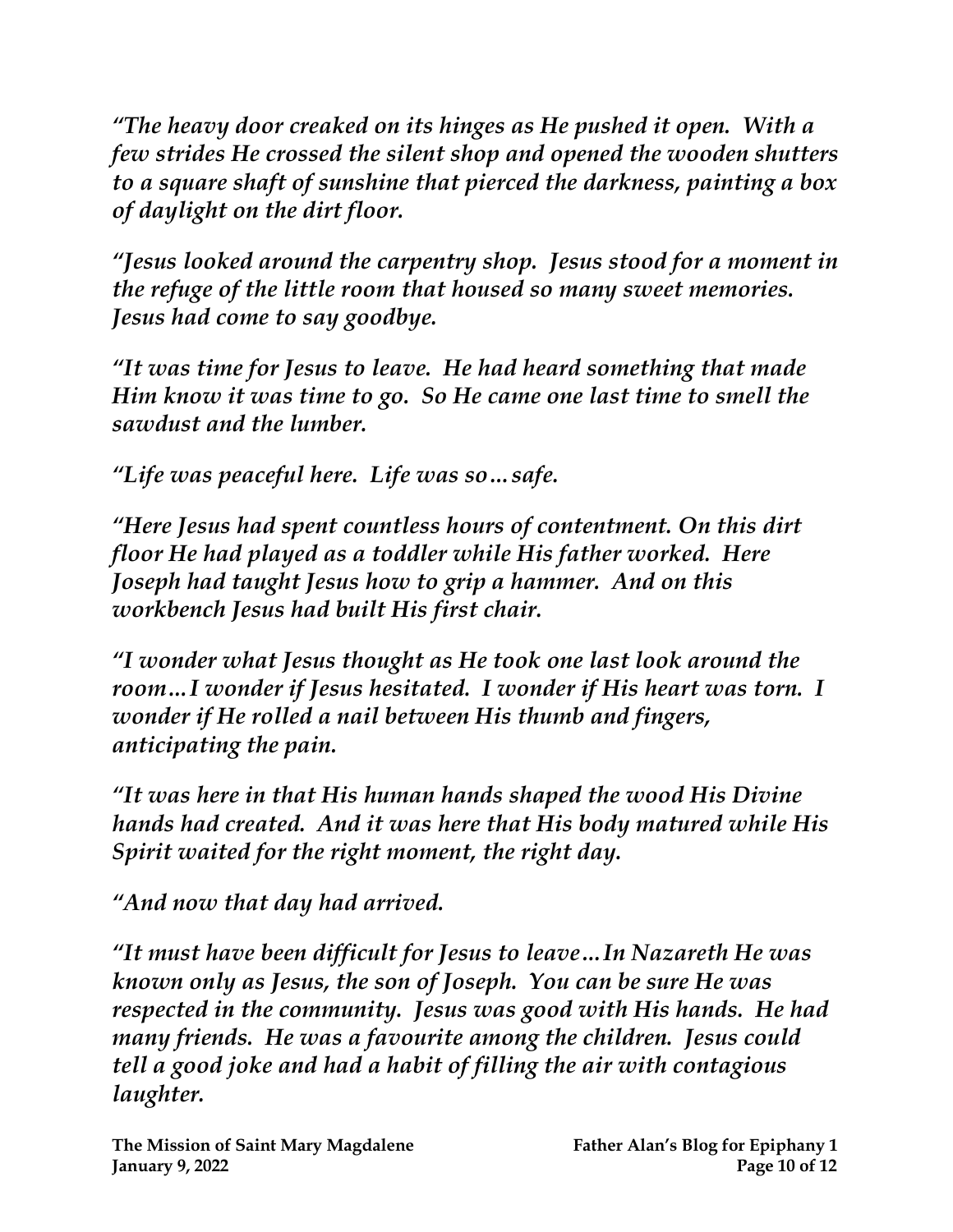*"I wonder if Jesus wanted to stay…*

*"I wonder because I know Jesus had already read the last chapter. He knew that the feet that would step out of the safe shadow of the carpentry shop would not rest until they'd been pierced and placed on a Roman cross.*

*"You see, Jesus didn't have to go. He had a choice. He could have stayed. He could have kept His mouth shut. Jesus could have ignored the call or at least postponed it. And had He chosen to stay, who would've known? Who would have blamed him?*

*"Jesus could have come back as a man in another era when society wasn't so volatile, when religion wasn't so stale, when people would listen better.*

*"Jesus could have come back when crosses were out of style.*

*"But His heart wouldn't let Him. If there was hesitation on the part of His humanity, it was overcome by the compassion of His Divinity. His Divinity heard the voices. His Divinity heard the hopeless cries of the poor, the bitter accusations of the abandoned, the dangling despair of those who are trying to save themselves.*

*"And His Divinity saw the faces. Some wrinkled. Some weeping. Some hidden behind veils. Some obscured by fear. Some earnest with searching. Some blank with boredom. From the face of Adam to the face of the infant born somewhere in the world as you read these words, Jesus saw them all.*

*"And we can be sure of one thing. Among the faces and the voices that Jesus saw and heard in that carpentry shop in Nazareth were ours. Our silent prayers uttered on tearstained pillows were heard before they were said. Our deepest questions about death and eternity were answered before they were asked. And our direst need, our need for a Savior, was met before we ever sinned.*